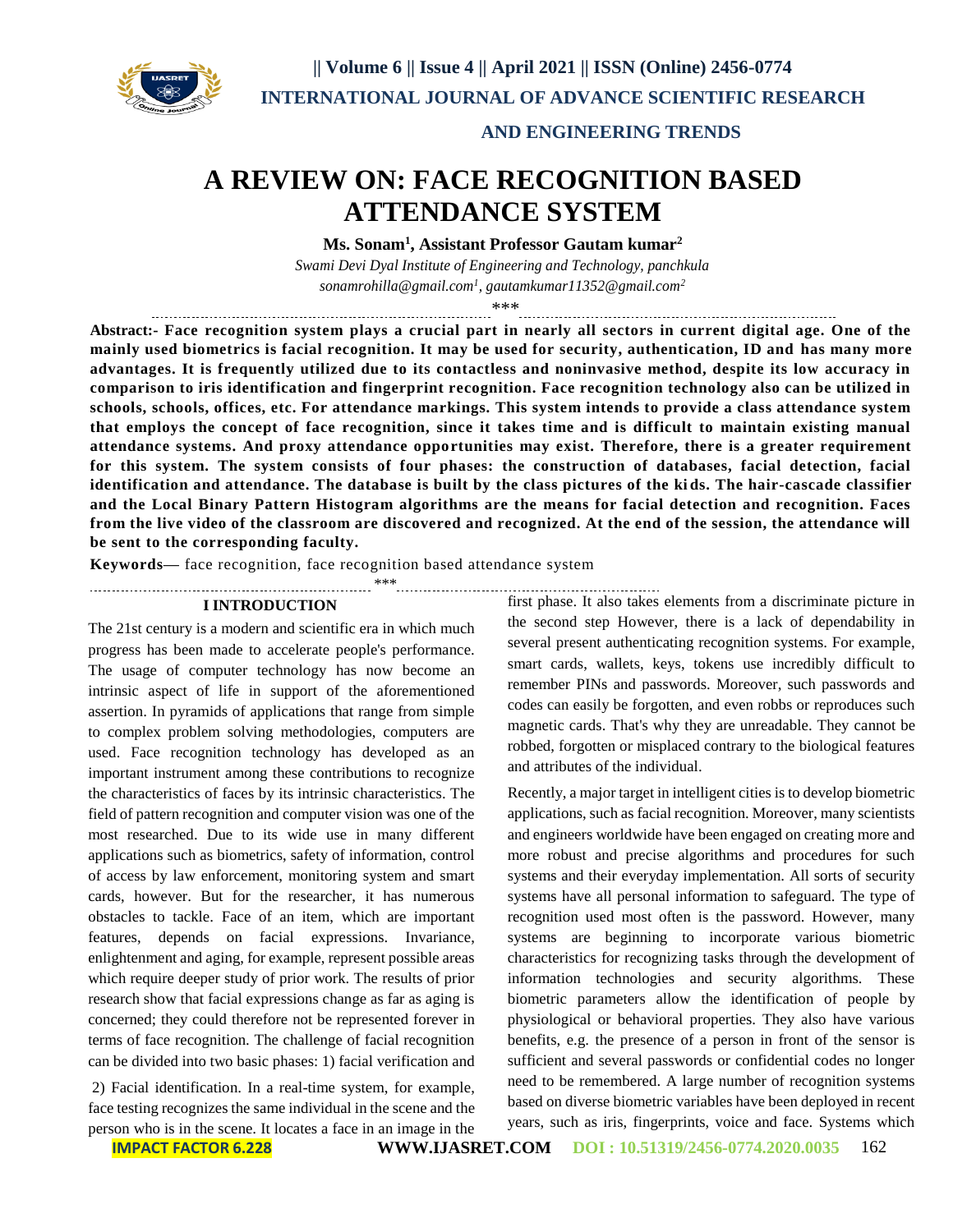

identify persons based on their biology are particularly desirable as they are straightforward to use. There are several structures and traits of the human face. That is why it has become one of the most extensively utilized biometric authentication methods in recent years because of its promise in many different industries and applications (surveillance, home security, border control, and so on). Consumers outside phones, such airport check-Ins, Sport Stadiums and concerts, are already provided with the facial recognition technology as an ID (identification). Moreover, this technology does not require people to intervene, which allows simply photos obtained from the camera to identify individuals. Many biometric systems created utilizing various search techniques also provide good identifying precision. However, new biometric techniques for facial recognition to achieve real time restrictions would be intriguing.

### **II. LITERATURE REVIEW**

Akash Singh et. all (2021) The facial recognition automatic support system is simple, precise and efficient. The system runs automatically once the administration has created each student record. Some algorithms that can perceive appearance must be used to improve system performance and recognition precision. The face depicts the identity of a person. Authors therefore have developed a facial recognition-based, automatic student support system. In everyday applications, the system is very useful in security and monitoring systems. Airport security systems use face recognition for suspects and facial recognition is used for the conduct of criminal investigations by the CBI and the FBI. [1]

Debadrita Ghosh (2021) Automatic support is provided by the system. Time savings and high security have been proven by using these technologies. Unknown people can also be identified. A technology for the improvement of recognition rates is future extraction. The system has only developed facial recognition of 30 degrees, which needs further improvement. An inadequate illumination classroom can influence the image and insufficient clarity indirectly reduces system performance. One of the key advantages of facial recognition methods among all biometric technologies is that it is simpler to use and more accurate than other methods of implementation. The world of today has undergone tremendous changes in almost all ways with the increase in technologies and scientific knowledge. In nearly every corner of the world it plays a very important rôle in technical facilities, machine learning, algorithms etc. [2]

Dr. Asif Ali et. all (2021) Authors method allows individuals to be identified by comparing the images from pictures in a

# **AND ENGINEERING TRENDS**

folder. With this model, the faces of students can be recognized and their attendance marked automatically in real time without any manual intervention. we can improve the viability of the model by renting cloud storage details. The traditional system consists of teachers' records, which may lead to human mistakes and extensive maintenance. Time consumption is an important problem in this system. [3]

Ankur Singh Bist et. all (2020) Signy Advanced Technologies has made a breakthrough in the area of artificial intelligence with AttendX's artificial intelligence design that records student attendance data that are deemed able to prevent attendance fraud. There are 49 people in this trial, including seventeen men and 32 women, in the 13-day AttendX 1.28 test from 5-18 August 2020. Of the 1,000 participants chosen, 1,764 participated. The success rate reached 56 percent of 882 mask absenteeism trials. The success rate was 79 percent in 882 trials without a mask. Correct men represented 78 percent in 612 trials, and 77 percent of women in 1,152 trials. A total of 1764 tests have been carried out, 1202, with a precision rate of 68%. The ending is quite large to wear a mask rather than wear a mask. There is still a relatively large error between men and women. There is a significant difference between using a mask and not wearing a mask, and between men and women there is no substantial difference. [4]

Samiksha Malhotra1 et. all (2020) The technology works as a smart system which prevents manual errors and decreases workload. It works better because it is totally automated. This method focuses on eliminating traditional logbooks, RFID-based systems or biometric fingerprinting. Many intelligent systems have been designed using a variety of approaches and methods, therefore it can be concluded that hair like qualities are most suited to the system since it takes less time for the model. It takes longer. Facial detection and recognition are the most frequent functions in machine learning (ML) (DL). These functions are common in camera monitoring, mobile telephone safety and in other domains. This article proposes a college attendance system, based on the above functions, that will automatically mark student attendance rates via feedback in real time. In the classroom, CCTV cameras. [5]

Soumitra Chowdhury et. all (2020) Perform automatic scoring and storage of classrooms. The process includes entry of student data, training data, face-recognition and automatic help. The model CNN used in this study can detect and identify an individual through facial features, even when they don't look at the camera directly. With an exactness of approximately 92 percent, the proposed system can detect and identify students. You save teachers time and trouble by automatically dialling up and storing the current student participation rate. In order to be most efficient,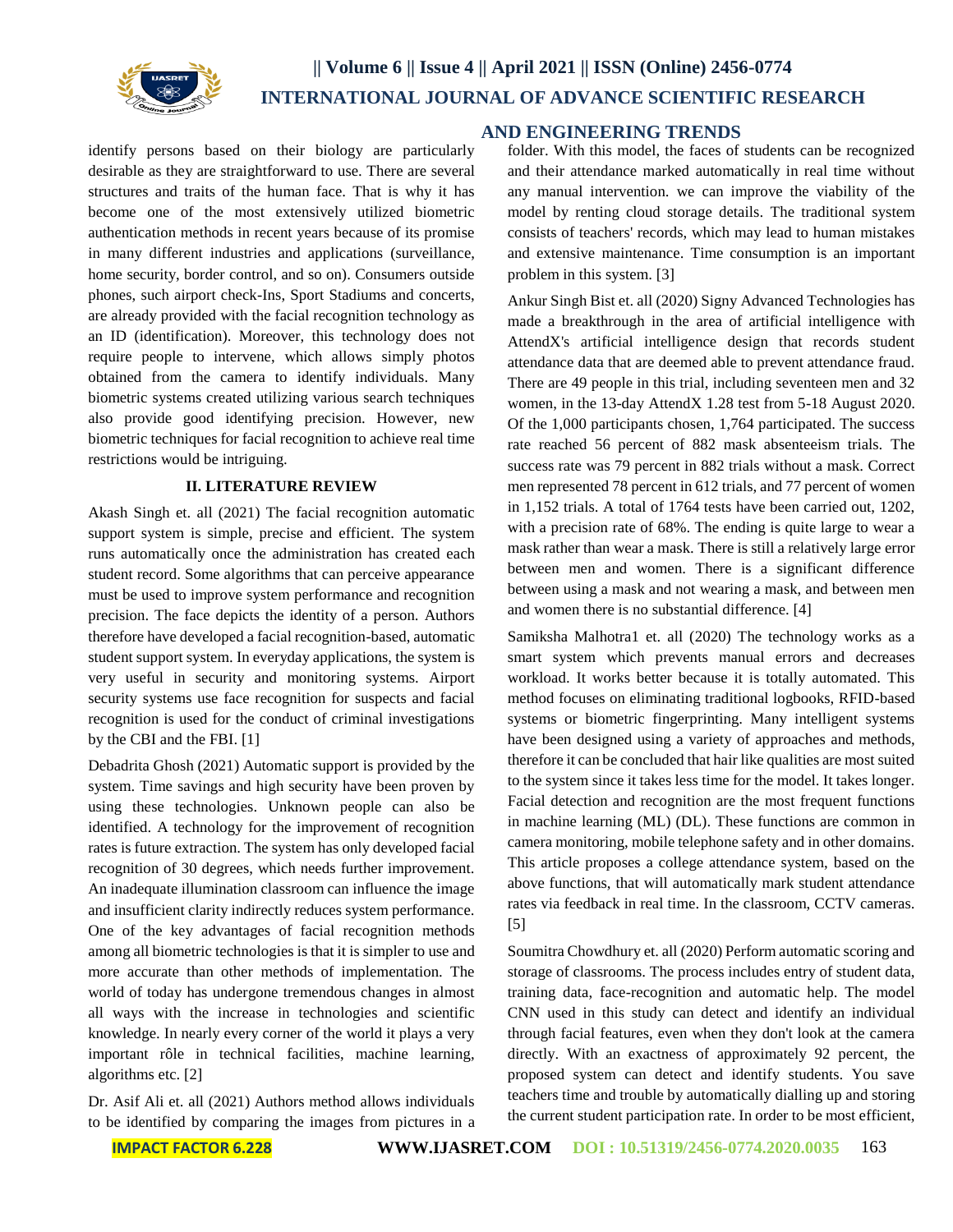

the system must provide each individual during the training period with a consistent and satisfactory number of images. [6]

Aparna K S et. all (2020) In placing the webcam in the classroom, the method proposed relies on the recognition to identify the images of the student based on facial characteristics and attendance. The precision of the system for recognizing images of students is 84%. Authors recognize faces in outdoor environments in the future. It is possible to implement this facial recognition system on mobile devices. It is a time-consuming task to attend classes in real time. When monitoring attendance manually, teachers encounter many problems. The manual assistance system takes time; attendance takes only approximately 10 minutes. [7]

Payal Chaudhari et. all (2020) The management system for facial recognition seeks to solve problems already present in the existing handling systems. Security of databases and datasets is very important to avoid attendance by agents. Manual support can be removed and time saved. Since the system has nothing to affect, it also removes the risk of the spread of bacteria. Because of Covid-19, all organizations are required to observe social separation by the government. When such a device is installed on campus, we can ensure that social distance across the campus is respected. The attendance management system can scoring and analyzing activities on a daily basis while reducing manual intervention. [8]

Rupali Satpute et. all (2020) Explain how the projects are using techniques and methods. Finally, the findings and how they were resolved are displayed and then discussed. Haar-Cascades have a very good effect for face detection. The video speed in real time without obvious frame delay is satisfactory, even if the subject wears glass or has a beard or some other facial feature. The combination of LBPH and Haar-Cascades as a cost-effective platform for facial recognition can be considered extensively. An example is a system where known revolvers can be identified in shopping malls or supermarkets in order to warn owners to be alert or to start classes automatically. It is collected and saved in the memory, and by different algorithms and techniques students will be identified. [9]

Dr. R.S. Sabeenian et. all (2020) The project was finished to be more intelligently involved. A deep learning algorithm is Mobile Face net. The accuracy of the marking faces in a given data set is 85% and the accuracy of marking faces in a given data set is up to 90%. This helps managers reduce the manual attendance time and replace the system of RFID cards with the **3.5 Operating System Support:**

# **AND ENGINEERING TRENDS**

attendance of the student and of false attendance will be reduced to a minimum. Therefore, if the model is put into practise in real life the organization will help to manage participation and prevent foreigners from entering the organization. The proposed solution consists in developing a systemic working model to encourage the support system in the classroom by identifying students' faces from classroom photographs. [10].

# **III. SYSTEM BLOCK DIAGRAM**

# **3.1 Face Recognition**

The process of face recognition can be split into three steps Prepare training data, face recognizer train, forecast. The photos in the dataset will be the training data here. They are assigned with the student's integer label. These pictures are then utilized to recognize the face. The Local Binary Pattern Histogram is the face recognizer employed in this system. The Local Binary Patterns list of whole faces (LBPs) is initially obtained. These LBPs are transformed into decimal numbers and all these decimal values are written into histograms. At the conclusion, for each image in the training data a histogram will be created. Later on, the histogram of the face is calculated during the recognition process and then the best matching label of the student to which it belongs is compared with the already calculated histograms and returned.

# **3.2 Attendance Updation**

After face recognition process, the recognized faces will be marked as present in the excel sheet and the rest will be marked as absent and the list of absentees will be mailed to the respective faculties. Faculties will be updated with monthly attendance sheet at the end of every month.

#### **3.3 Face detection and recognition**

The face detection and identification module identifies faces from the camera image and saves the image on the face. The module detects the images of the face of the student that are manually recorded in the database using their names and identification codes. In the database are recorded facial detection data and facial recognition data.

### **3.4 Programming Language:**

There are bindings in Python, Java and MATLAB/OCTAVE. The API for these interfaces can be found in the online documentation. Wrappers in other languages such as C#, Perl, Ch, Haskell, and Ruby have been developed to encourage adoption by a wider audience. Since version 3.4, OpenCV.js is a JavaScript binding for selected subset of OpenCV functions for the web platform.

corresponding identities assigned to each student. The All of the new developments and algorithms in OpenCV runs on the possibility of losing the card therefore does not affect the following desktop operating systems: Windows, Linux, macOS,

**IMPACT FACTOR 6.228 [WWW.IJASRET.COM](http://www.ijasret.com/) DOI : 10.51319/2456-0774.2020.0035** 164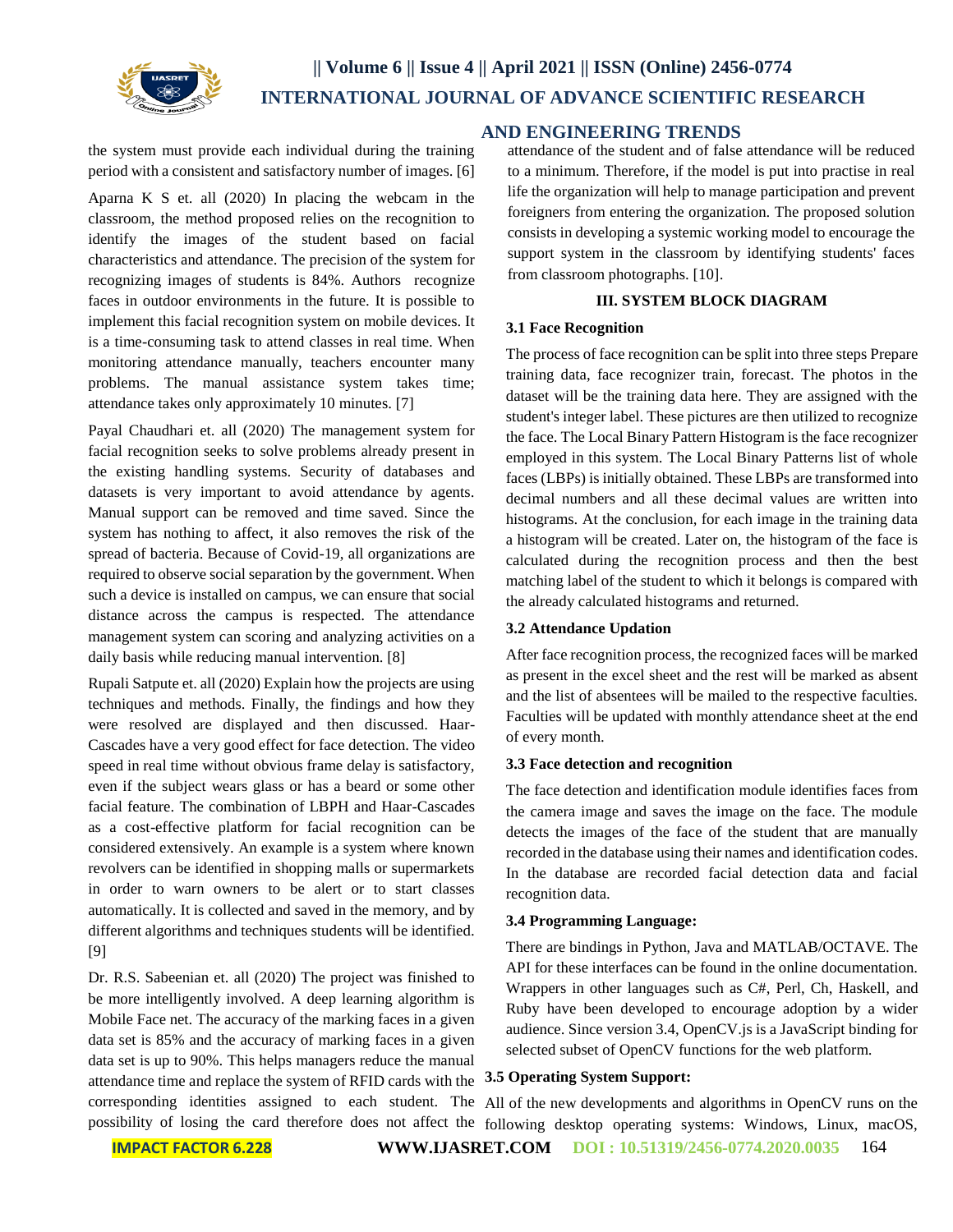

FreeBSD, NetBSD, OpenBSD. OpenCV runs on the following mobile operating systems: Android, iOS, Maemo, BlackBerry 10. The user can get official releases from SourceForge or take the latest sources from GitHub. OpenCV uses CMake.

#### **3.6 General Flow of the Proposed Approach (Recognition Part)**





# **IV. CONCLUSION**

#### **4.1 Conclusion**

Face recognition research has been a long-standing area for scientists. There are numerous known facial recognition algorithms, which can be used in comparison to trained facial images to classify the provided facial image. The literature review shows how Haar Cascade is dependable in all publications, given that it provides a high rate of detection,

# **AND ENGINEERING TRENDS**

whereas LBPH beats alternative algorithms with a higher rate of recognition and a low fake rate. The usual procedures are lit, act, enhance, because of the exactness of the face detection and the recognition of certain degradation, which afterwards link the requirements of application in order to provide deep learning with the help of the neural network.

## **V. REFERENCES**

[1] Akash Singh,Shreya Bhatt ,Abhishek Gupta "AUTOMATED ATTENDANCE SYSTEM WITH FACE RECOGNITION" International Journal of Engineering Applied Sciences and Technology 2021.

[2] Debadrita Ghosh "REAL- TIME ATTENDANCE SYSTEM USING FACE RECOGNITION TECHNIQUE" International Journal of Engineering Applied Sciences and Technology 2021.

[3] Dr. Asif Ali, Radhika Mandhanya, Shraddha Birla, Ujjwal Mandloi, Vipul Jain "Automatic Face Recognition Attendance System using Python and OpenCv" Global Research and Development Journal for Engineering 2021.

[4] Ankur Singh Bist, Widya Febriani, Chandra Lukita, Sandy Kosasi, Untung Rahardja "Design of Face Recognition AttendX for Recording Student Attendance Data Based on Artificial Intelligence Technology" Solid State Technology 2020.

[5] Samiksha Malhotra1, Vaibhav Aggarwal , Himanshu Mangal , Preeti Nagrath and Rachna Jain "Comparison between attendance system implemented through haar cascade classifier and face recognition library" ICCRDA 2020.

[6] Soumitra Chowdhury, Sudipta Nath, Ashim Dey and Annesha Das "Development of an Automatic Class Attendance System using CNN-based Face Recognition" Reaserchgate 2020.

[7] Aparna K S, Ashwini Shirali, Bhoomika S, Gagana T S, Asst. Prof. M. Pavan "Real Time Attendance Marking System Using Face Recognition Approach" International Journal of Scientific Research & Engineering Trends 2020.

[8] Payal Chaudhari, Gauri Padmane, Rohini Vilhekar, Prof.Sharwari Dixit "Attendance Management System Using Face Recognition" International Journal of Advanced Research in Science & Technology (IJARST) 2020.

[9] Rupali Satpute, Shankar Sontakke, Bhautik Gondaliya, Tapsi Sonawane, Kuldeep Suryawanshi "ATTENDANCE MANAGEMENT SYSTEM USING FACE RECOGNITION" International Research Journal of Engineering and Technology (IRJET) 2020.

[10] Dr. R.S. Sabeenian, Aravind, Arunkumar, Harrish Joshua "Smart Attendance System Using Face Recognition"Jour of Adv Research in Dynamical & Control Systems 2020.

**IMPACT FACTOR 6.228 [WWW.IJASRET.COM](http://www.ijasret.com/) DOI : 10.51319/2456-0774.2020.0035** 165